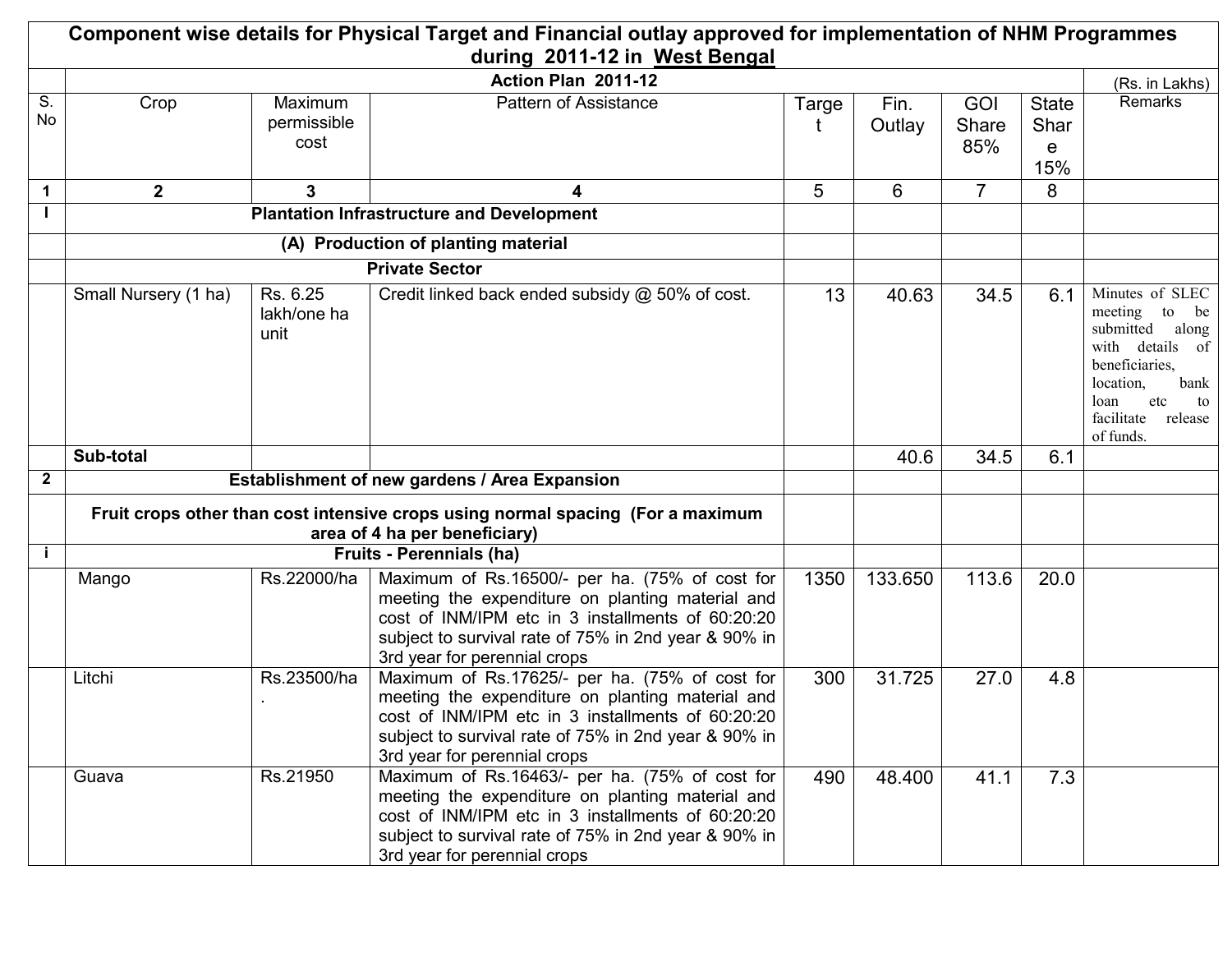|     | <b>Citrus Group (Sweet</b><br>Orange, Coorg<br>Mandarin, Lime,<br>$etc)(6m \times 6m)$ | Rs.33,340/h<br>a | Maximum of Rs. 25005/- per ha. (75% of cost for<br>meeting the expenditure on planting material and<br>cost of material for INM/IPM, in 3 installments of<br>60:20:20 subject to survival rate of 75% in 2nd year<br>and 90% in 3rd year for perennial crops and for non<br>perennial crops in 2 installments of 75:25). | 75         | 11.25   | 9.5644 | 1.69      |  |
|-----|----------------------------------------------------------------------------------------|------------------|--------------------------------------------------------------------------------------------------------------------------------------------------------------------------------------------------------------------------------------------------------------------------------------------------------------------------|------------|---------|--------|-----------|--|
|     | Sub-total                                                                              |                  |                                                                                                                                                                                                                                                                                                                          | 2215       | 225.027 | 191.3  | 33.8      |  |
| ij. |                                                                                        |                  | <b>Maintenance</b>                                                                                                                                                                                                                                                                                                       |            |         |        |           |  |
|     | Mango                                                                                  | Rs.22000/ha      | Maximum of Rs.16500/- per ha. (75% of cost for<br>meeting the expenditure on planting material and<br>cost of INM/IPM etc in 3 installments of 60:20:20<br>subject to survival rate of 75% in 2nd year & 90% in<br>3rd year for perennial crops                                                                          | 1203       | 39.683  | 33.7   | 6.0       |  |
|     | Litchi                                                                                 | Rs.23500/ha      | Maximum of Rs.17625/- per ha. (75% of cost for<br>meeting the expenditure on planting material and<br>cost of INM/IPM etc in 3 installments of 60:20:20<br>subject to survival rate of 75% in 2nd year & 90% in<br>3rd year for perennial crops                                                                          | 170        | 5.993   | 5.1    | 0.9       |  |
|     | Guava                                                                                  | Rs.21950         | Maximum of Rs.16463/- per ha. (75% of cost for<br>meeting the expenditure on planting material and<br>cost of INM/IPM etc in 3 installments of 60:20:20<br>subject to survival rate of 75% in 2nd year & 90% in<br>3rd year for perennial crops                                                                          | 152        | 5.005   | 4.3    | 0.8       |  |
|     | Sub-total                                                                              |                  |                                                                                                                                                                                                                                                                                                                          | 1525       | 50.680  | 43.1   | 7.6       |  |
| iii |                                                                                        |                  | Fruits- Perennials (as per old cost norms)                                                                                                                                                                                                                                                                               |            |         |        |           |  |
|     | Maintenance (II<br>Year)                                                               | Rs.<br>30,000/ha | 75% of cost subject to a maximum of Rs. 22,500/ha<br>limited to 4 ha per beneficiary in 3 installments of<br>50:20:30 subject to survival rate of 75% in $2^{nd}$ year $\&$<br>90% in $3rd$ year.                                                                                                                        | 1053       | 71.0438 | 60.39  | 10.6<br>6 |  |
|     | Sub-total                                                                              |                  |                                                                                                                                                                                                                                                                                                                          | 1052.<br>5 | 71.044  | 60.4   | 10.7      |  |
| iv  |                                                                                        |                  | <b>Fruits - Non Perennials (ha)</b>                                                                                                                                                                                                                                                                                      |            |         |        |           |  |
|     | Banana (Sucker)                                                                        | Rs.45,000/<br>ha | Maximum of 22500/- per ha. (50% of cost for<br>meeting the expenditure on planting material and<br>cost of material for INM/IPM in 2 installments<br>75:25). subject to survival rate of 90% in second<br>year).                                                                                                         | 175.0      | 29.5    | 25.1   | 4.4       |  |
|     | Pineapple (Sucker)                                                                     | Rs.65000/ha      | Maximum of Rs. 32500/- per ha. (50 % of cost for<br>meeting the expenditure on planting material and<br>cost of material for INM/IPM etc., in 2 installments of<br>75:25) subject to survival rate of 90% in second<br>year).                                                                                            | 150        | 36.6    | 31.1   | 5.5       |  |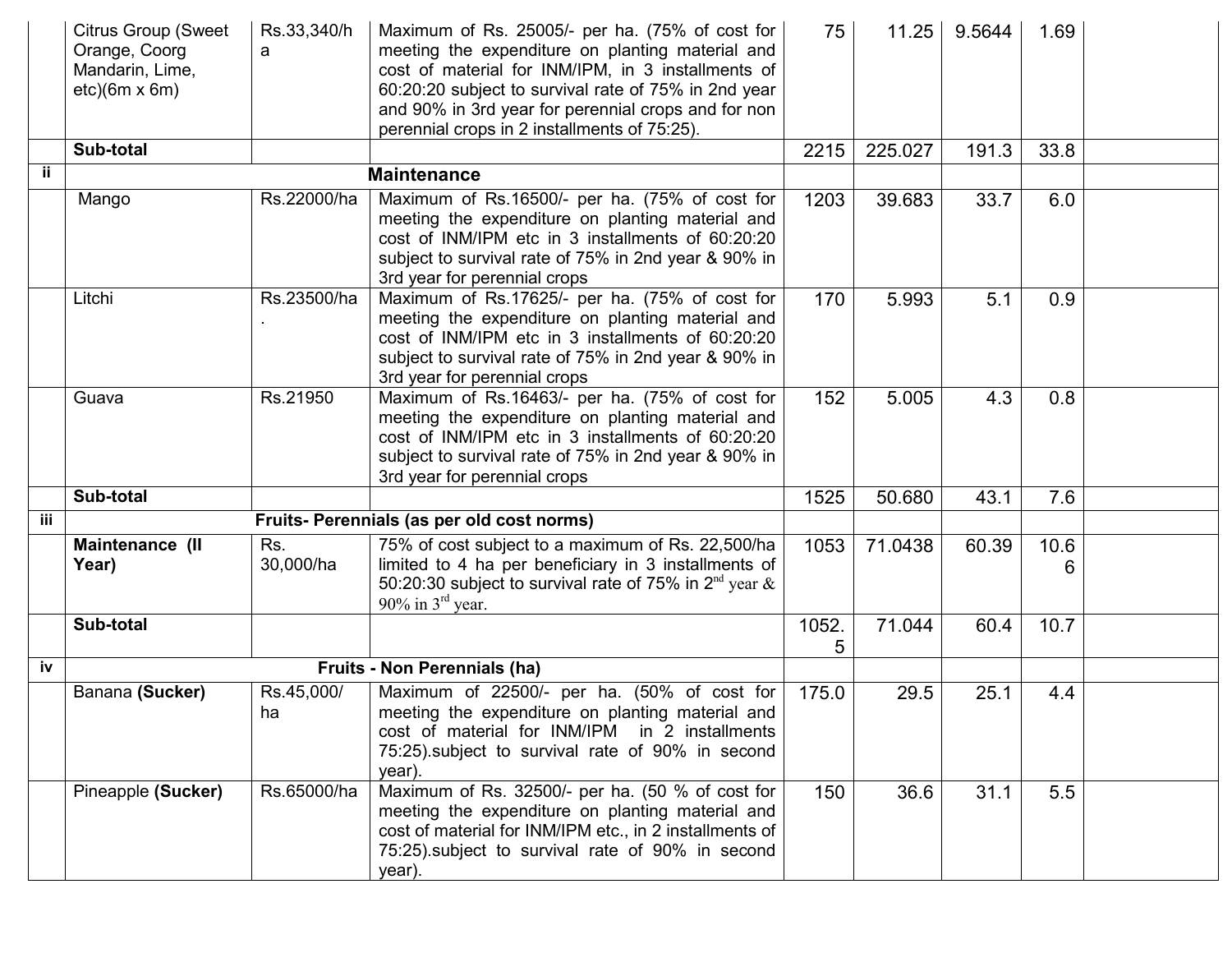|                | Banana (TC)                 | Rs.83204/<br>ha     | Maximum of Rs. 41602/- per ha. (50 % of cost for<br>meeting the expenditure on planting material and<br>cost of material for INM/IPM etc, in 2 installments of<br>75:25 subject to survival rate of 90% in second<br>year).   | 1500       | 468.0   | 397.8  | 70.2      |  |
|----------------|-----------------------------|---------------------|-------------------------------------------------------------------------------------------------------------------------------------------------------------------------------------------------------------------------------|------------|---------|--------|-----------|--|
|                | Sub-total                   |                     |                                                                                                                                                                                                                               | 1825.<br>0 | 534.116 | 454.0  | 80.1      |  |
| $\mathbf{v}$   |                             |                     | <b>Maintenance</b>                                                                                                                                                                                                            |            |         |        |           |  |
|                | Banana (Sucker)             | Rs.45,000/<br>ha    | Maximum of 22500/- per ha. (50% of cost for<br>meeting the expenditure on planting material and<br>cost of material for INM/IPM in 2 installments<br>75:25) subject to survival rate of 90% in second<br>year).               | 280        | 15.8    | 13.4   | 2.4       |  |
|                | Pineapple (Sucker)          | Rs.65000/ha         | Maximum of Rs. 32500/- per ha. (50 % of cost for<br>meeting the expenditure on planting material and<br>cost of material for INM/IPM etc., in 2 installments of<br>75:25) subject to survival rate of 90% in second<br>year). | 18         | 1.4625  | 1.2    | 0.2       |  |
|                | Banana (TC)                 | Rs.83204/<br>ha     | Maximum of Rs. 41602/- per ha. (50 % of cost for<br>meeting the expenditure on planting material and<br>cost of material for INM/IPM etc, in 2 installments of<br>75:25 subject to survival rate of 90% in second<br>year).   | 662        | 68.851  | 58.5   | 10.3      |  |
|                | Sub-total                   |                     |                                                                                                                                                                                                                               | 960.0      | 86.064  | 73.2   | 12.9      |  |
|                |                             |                     | Fruits - Non Perennials (as per old cost norms)                                                                                                                                                                               |            |         |        |           |  |
|                | Maintenance (III<br>Year)   | Rs.<br>30,000/ha    | 50% of cost subject to a maximum of Rs. 15,000 per<br>ha limited to 4 ha per beneficiary in 3 installments of<br>50:20:30 subject to survival rate of 75% in 2nd year<br>& 90% in 3rd year.                                   | 2959       | 133.16  | 113.2  | 20.0      |  |
| $\mathbf{III}$ |                             |                     | Flowers (For a maximum of 2 ha per beneficiary)                                                                                                                                                                               |            |         |        |           |  |
|                |                             |                     | (A) Cut flowers                                                                                                                                                                                                               |            |         |        |           |  |
|                | Small & Marginal<br>Farmers | Rs. 70,000 /<br>ha. | 50% of cost @ Rs.35,000 / ha. limited to 2 ha per<br>beneficiary                                                                                                                                                              | 115        | 40.25   | 34.21  | 6.04      |  |
|                |                             |                     | (b) Bulbulous flowers                                                                                                                                                                                                         |            |         |        |           |  |
|                | Small & Marginal<br>Farmers | Rs. 90,000/<br>ha   | 50% of cost @ Rs.45,000 / ha. limited to 2 ha per<br>beneficiary                                                                                                                                                              | 275        | 123.75  | 105.19 | 18.5<br>6 |  |
|                |                             |                     | (c) Loose Flowers                                                                                                                                                                                                             |            |         |        |           |  |
|                | Small & Marginal<br>Farmers | Rs. 24,000/<br>ha   | 50% of cost @ Rs.12,000 / ha. limited to 2 ha per<br>beneficiary                                                                                                                                                              | 625        | 75.00   | 63.75  | 11.2<br>5 |  |
|                | Sub-total                   |                     |                                                                                                                                                                                                                               | 1015       | 372.16  | 316.3  | 55.8      |  |
| ${\bf IV}$     |                             |                     | Spices (For a maximum area of 4 ha per beneficiary)                                                                                                                                                                           |            |         |        |           |  |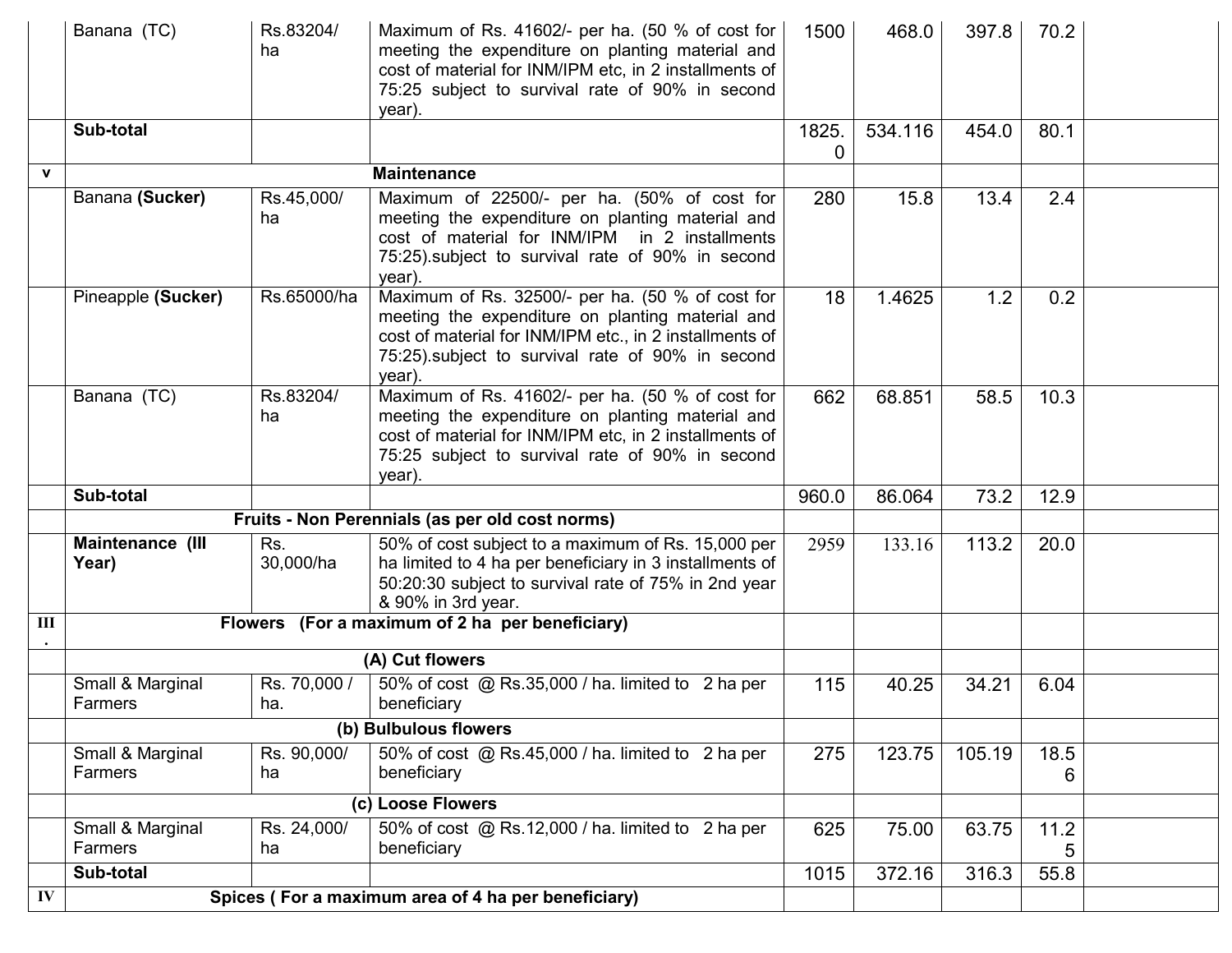|                         | (a) Seed spices and<br>Rhizomatic Spices.                                                                                                                    | Rs. 25,000 /<br>ha                                                                | Maximum of Rs. 12,500/- per ha. (50% of cost for<br>meeting the expenditure on planting material and cost of<br>material for INM/IPM etc).                                                              | 1200       | 150.0  | 127.5  | 22.5 |                                                                                                                                |
|-------------------------|--------------------------------------------------------------------------------------------------------------------------------------------------------------|-----------------------------------------------------------------------------------|---------------------------------------------------------------------------------------------------------------------------------------------------------------------------------------------------------|------------|--------|--------|------|--------------------------------------------------------------------------------------------------------------------------------|
|                         | Sub-total                                                                                                                                                    |                                                                                   |                                                                                                                                                                                                         | 1200.<br>0 | 150.0  | 127.5  | 22.5 |                                                                                                                                |
| VI                      |                                                                                                                                                              |                                                                                   | Plantation crops (For a maximum area of 4 ha per beneficiary) (as per old cost norms)                                                                                                                   |            |        |        |      |                                                                                                                                |
|                         | Maintenance (III<br>Year)                                                                                                                                    | do                                                                                | do                                                                                                                                                                                                      | 500        | 16.88  | 14.3   | 2.5  |                                                                                                                                |
|                         | Sub-total                                                                                                                                                    |                                                                                   |                                                                                                                                                                                                         | 500        | 16.9   | 14.3   | 2.5  |                                                                                                                                |
| $\mathbf{3}$            | Rejuvenation/<br>replacement of senile<br>plantation including<br>Canopy management.                                                                         | Rs.30,000/<br>ha (average)                                                        | 50% of the total cost subject to a maximum of Rs.<br>15,000/ha to a limited of 2 ha per beneficiary. Actual<br>cost to be claimed based on the nature and<br>requirement of the crop to be rejuvenated. | 950        | 142.5  | 121.1  | 21.4 | To be<br>implemented as<br>per guidelines<br>circulated                                                                        |
| $\overline{\mathbf{4}}$ |                                                                                                                                                              |                                                                                   | <b>Creation of Water resources</b>                                                                                                                                                                      |            |        |        |      |                                                                                                                                |
|                         | i) Community tanks/on farm ponds/on farm water reservoirs with use of plastic/RCC<br>lining - (10 ha. of command area, with pond size of 100m x 100m x 3m) - |                                                                                   |                                                                                                                                                                                                         |            |        |        |      |                                                                                                                                |
|                         | - In Plain areas                                                                                                                                             | Rs. 15.00<br>lakh /unit in<br>plain areas,<br>Rs.17.25<br>lakh in hilly<br>areas. | 100% of cost for 10 ha                                                                                                                                                                                  | 20         | 300.00 | 255.0  | 45.0 | Efforts<br>to<br>be<br>for<br>made<br>convergence<br>with MNREGS                                                               |
|                         |                                                                                                                                                              |                                                                                   | (b) Water harvesting system for individuals - for storage of water in 20m x 20m x 3m<br>ponds/wells @Rs.100.00 cum (@50% subsidy) -                                                                     |            |        |        |      |                                                                                                                                |
|                         | - In Plain areas                                                                                                                                             | Rs. 1.20 lakh<br>/unit in plain<br>areas,<br>Rs.1.38 lakh<br>in hilly areas       | 50% of cost.                                                                                                                                                                                            | 160        | 96.0   | 81.6   | 14.4 | Efforts<br>to<br>be<br>for<br>made<br>convergence<br>MNREGS.<br>with<br>Maintenance<br>to<br>be ensured by<br>the beneficiary. |
|                         | Sub-total                                                                                                                                                    |                                                                                   |                                                                                                                                                                                                         | 180.0      | 396.0  | 336.6  | 59.4 |                                                                                                                                |
| 5                       |                                                                                                                                                              |                                                                                   | <b>Protected cultivation</b>                                                                                                                                                                            |            |        |        |      |                                                                                                                                |
|                         |                                                                                                                                                              |                                                                                   | <b>Green House structure</b>                                                                                                                                                                            |            |        |        |      |                                                                                                                                |
|                         | Fan & Pad system                                                                                                                                             | Rs. 1465/<br>Sq.m                                                                 | 50% of the cost limited to 1000 Sq.m per<br>beneficiary.                                                                                                                                                | 0.5        | 36.63  | 31.131 | 5.49 | Minutes of SLEC<br>meeting to be<br>submitted along<br>with details of<br>beneficiaries,<br>location, etc to                   |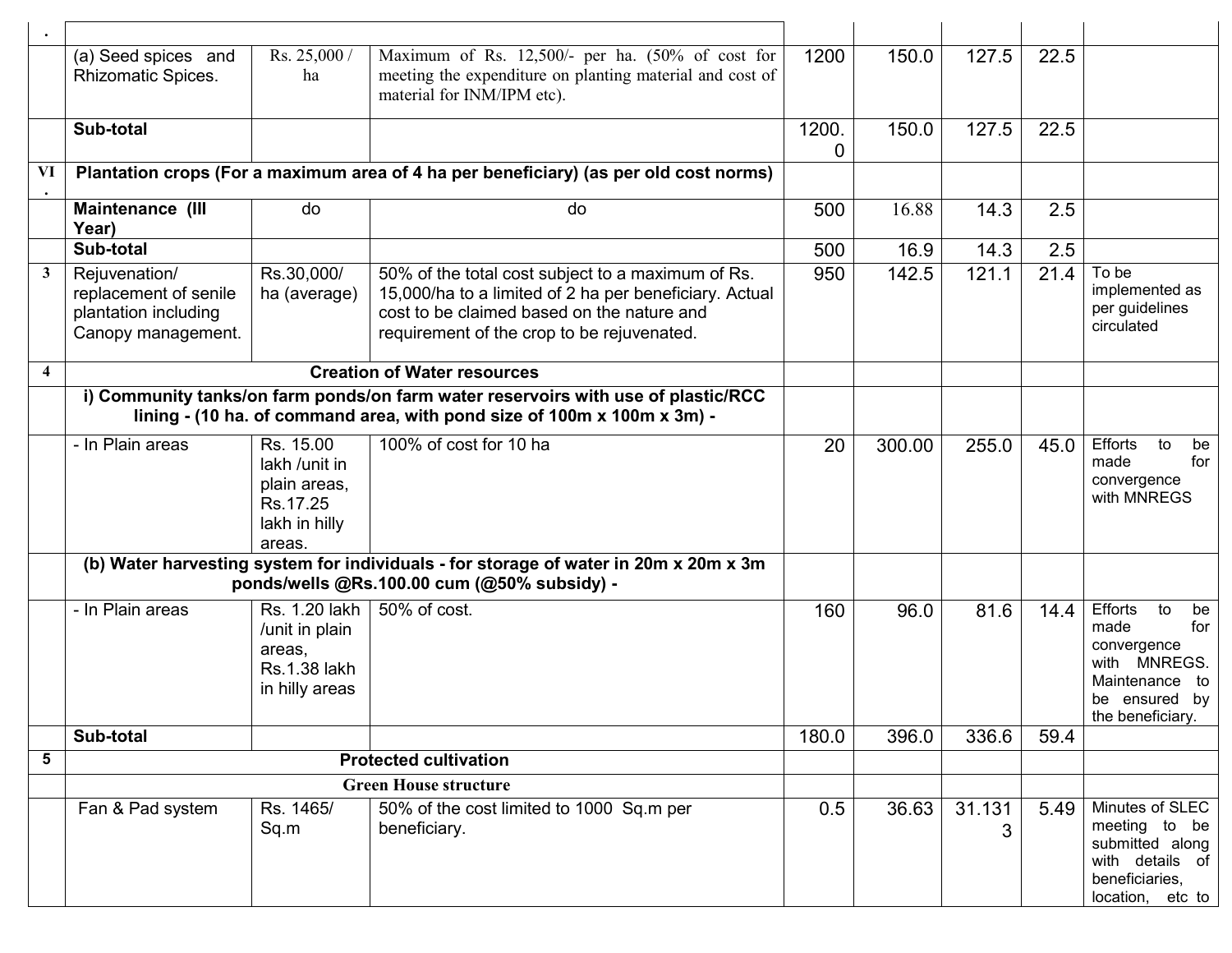|   |                                                                                                                                                     |                                                       |                                                                                                                                                                                                                                                                          |       |        |                  |      | facilitate release<br>of funds.  |
|---|-----------------------------------------------------------------------------------------------------------------------------------------------------|-------------------------------------------------------|--------------------------------------------------------------------------------------------------------------------------------------------------------------------------------------------------------------------------------------------------------------------------|-------|--------|------------------|------|----------------------------------|
|   |                                                                                                                                                     |                                                       | <b>Naturally ventilated system</b>                                                                                                                                                                                                                                       |       |        |                  |      |                                  |
|   | (i) Tubular structure                                                                                                                               | Rs. 935/<br>Sq.m                                      | 50% of the cost limited to 4000 Sq.m per<br>beneficiary.                                                                                                                                                                                                                 | 0.31  | 144.93 | 123.2            | 21.7 |                                  |
|   | (ii) Bamboo structure                                                                                                                               | Rs. 375/<br>Sq.m                                      | 50% of the cost limited to 20 units (each unit not to<br>exceed 200 Sq.m) per beneficiary.                                                                                                                                                                               | 0.45  | 84.38  | 71.72            | 12.7 |                                  |
|   | (iii) Plastic Mulching                                                                                                                              | Rs. 20,000/<br>ha                                     | 50% of the total cost limited to 2 ha per beneficiary.                                                                                                                                                                                                                   | 50.0  | 5.00   | 4.2500           | 0.75 |                                  |
|   |                                                                                                                                                     |                                                       | <b>Shade Net House</b>                                                                                                                                                                                                                                                   |       |        |                  |      |                                  |
|   | (i) Tubular structure                                                                                                                               | Rs. 600/<br>Sq.m                                      | 50% of cost limited to 4000 Sq.m per beneficiary.                                                                                                                                                                                                                        | 0.35  | 105.00 | 89.3             | 15.8 |                                  |
|   | (ii) Bamboo structure                                                                                                                               | Rs. 300/<br>Sq.m                                      | 50% of cost limited to 20 units (each unit not to<br>exceed 200 sqmt) per beneficiary.                                                                                                                                                                                   | 0.17  | 247.50 | 210.4            | 37.1 |                                  |
|   | Anti Bird/Anti Hail<br><b>Nets</b>                                                                                                                  | Rs.20/- per<br>Sq.m                                   | 50% of cost.                                                                                                                                                                                                                                                             | 0.1   | 1.00   | 0.8500           | 0.15 |                                  |
|   | Cost of planting<br>material of high<br>value vegetables<br>grown in poly<br>house                                                                  | Rs.105/<br>Sq.m                                       | 50% of cost.                                                                                                                                                                                                                                                             | 0.03  | 1.48   | 1.3              | 0.2  |                                  |
|   | Sub-total                                                                                                                                           |                                                       |                                                                                                                                                                                                                                                                          | 51.90 | 625.90 | 532.0            | 93.9 |                                  |
| 6 |                                                                                                                                                     |                                                       | <b>Organic Farming</b>                                                                                                                                                                                                                                                   |       |        |                  |      |                                  |
|   | (i) Adoption of<br>Organic Farming.                                                                                                                 | Rs. 20,000/<br>ha                                     | 50% of cost limited to Rs.10000/ha for a maximum<br>area of 4 ha. per beneficiary, spread over a period<br>of 3 years involving an assistance of Rs.4000/- in<br>first year and Rs.3000/- each in second & third<br>year. The programme to be linked with certification. | 100   | 4.00   | 3.4              | 0.6  | Project to<br>be<br>submitted    |
|   | Organic Certification                                                                                                                               | Project<br>based                                      | Rs. 5 lakh for a cluster of 50 ha which will include<br>Rs.1.50 lakh in first year, Rs. 1.50 lakh in second<br>year and Rs. 2.00 lakh in third year.                                                                                                                     | 3     | 3.75   | $\overline{3.2}$ | 0.6  | Project<br>to<br>be<br>submitted |
|   |                                                                                                                                                     |                                                       | Vermi compost Units /organic input production unit                                                                                                                                                                                                                       |       |        |                  |      |                                  |
|   | 50% of cost<br>conforming for<br>permanent structure<br>to the size of unit of<br>30'x8'x2.5' dimension<br>to be administered on<br>pro-rata basis. | Rs. 60,000/<br>unit for<br>permanent<br>structure and | 50% of cost conforming to the size of the unit of<br>30'x8'x2.5' dimension of permanent structure to be<br>administered on pro-rata basis.                                                                                                                               | 620   | 186.00 | 158.1            | 27.9 |                                  |
|   | Sub-total                                                                                                                                           |                                                       |                                                                                                                                                                                                                                                                          | 723   | 193.75 | 164.7            | 29.1 |                                  |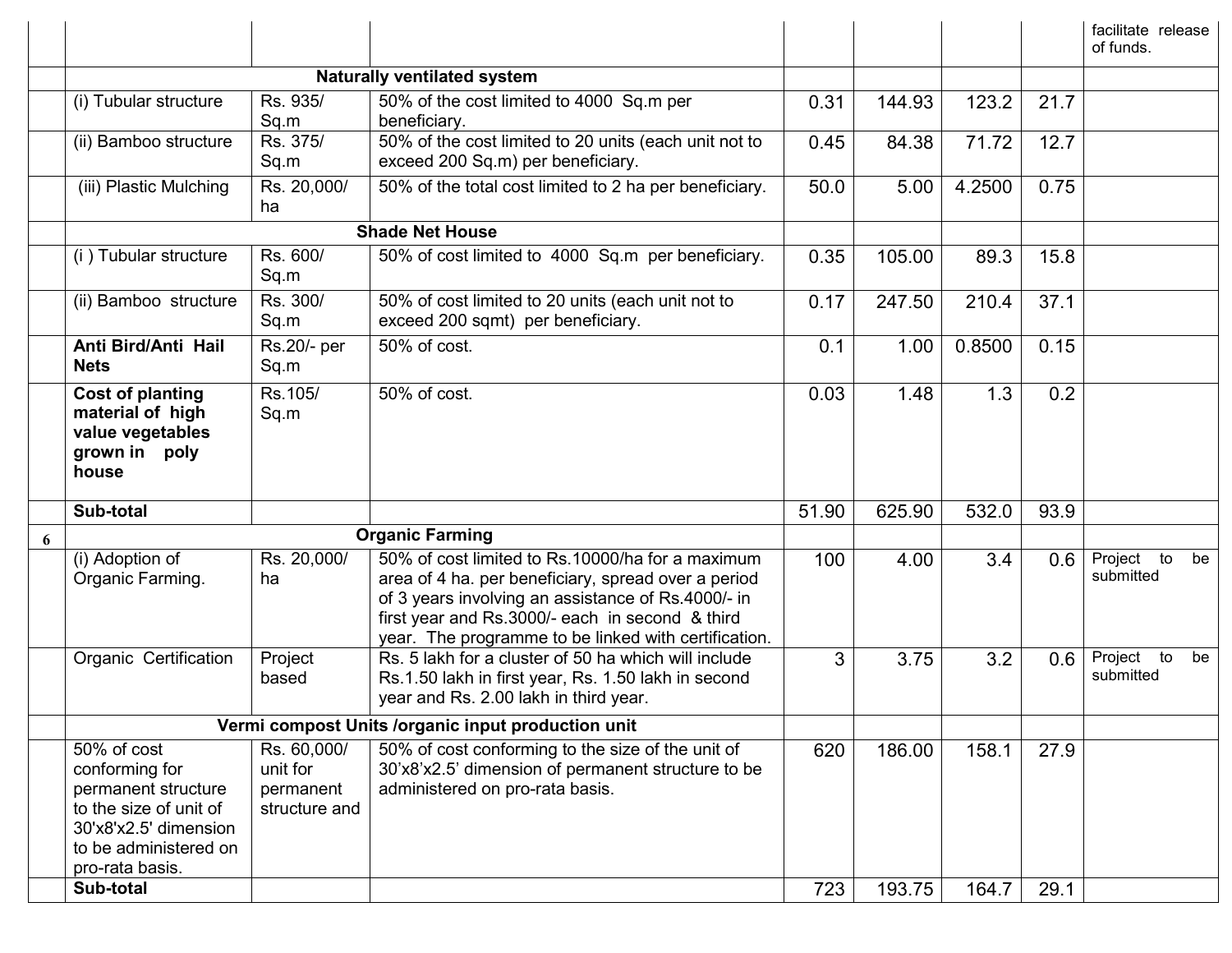| 7         |                                                                                                        |                                                           | Pollination support through beekeeping                                                |      |       |      |      |                                                |
|-----------|--------------------------------------------------------------------------------------------------------|-----------------------------------------------------------|---------------------------------------------------------------------------------------|------|-------|------|------|------------------------------------------------|
|           | Honey bee colony                                                                                       | Rs. 1400/<br>colony of 4<br>frames                        | 50% of cost limited to 50 colonies / beneficiary.                                     | 1000 | 7.00  | 6.0  | 1.1  |                                                |
|           | <b>Hives</b>                                                                                           | Rs. 1600/<br>hive                                         | 50% of cost limited to 50 colonies / beneficiary.                                     | 1000 | 8.00  | 6.8  | 1.2  |                                                |
|           | Equipment including<br>honey extractor (4<br>frame), food grade<br>container (30 kg), net,<br>etc.     | Rs. 14,000/<br>set                                        | 50% of the cost limited to one set per beneficiary.                                   | 100  | 7.00  | 6.0  | 1.1  |                                                |
|           | Sub-total                                                                                              |                                                           |                                                                                       | 2100 | 22.00 | 18.7 | 3.3  |                                                |
| 8         |                                                                                                        |                                                           | <b>Horticulture Mechanization</b>                                                     |      |       |      |      |                                                |
|           | (a) Power operated<br>machines/tools<br>including Power Saw<br>and Plant Protection<br>equipments etc. | Rs.35,000/-<br>per set                                    | 50% of cost limited to one set per beneficiary.                                       | 70   | 12.25 | 10.4 | 1.8  | $List$ of<br>Beneficiaries to<br>be furnished. |
|           | (b) Power Machines<br>(upto 20 BHP) with<br>rotavator / equipment                                      | Rs.1,20,000/<br>- per set                                 | 50% of cost limited to one set per beneficiary.                                       | 80   | 48.00 | 40.8 | 7.2  | List of<br>Beneficiaries to<br>be furnished.   |
|           | (c) Power machines<br>(20 HP & above<br>including accessories<br>/equipments                           | Rs.<br>$3,00,000/-$<br>per set                            | 50% of cost limited to one set per beneficiary.                                       | 20   | 30.00 | 25.5 | 4.5  | List of<br>Beneficiaries to<br>be furnished.   |
|           | Sub-total                                                                                              |                                                           |                                                                                       | 170  | 90.25 | 76.7 | 13.5 |                                                |
|           |                                                                                                        |                                                           |                                                                                       |      |       |      |      |                                                |
| 9         | <b>FLD</b><br>Seed Production of<br>Elephant Foot yam at<br>Govt. Farm<br>(Chinsurah)                  | Rs. 25.00<br>lakh                                         | 75 % of cost in farmers field and 100% of cost in<br>farms belonging to Public Sector |      | 0.40  | 0.3  | 0.1  | Project<br>to<br>be<br>submitted               |
| <b>10</b> |                                                                                                        |                                                           | Human Resource Development (HRD)                                                      |      |       |      |      |                                                |
|           |                                                                                                        |                                                           | <b>Training of farmers</b>                                                            |      |       |      |      |                                                |
|           | (i) Within the District                                                                                | <b>Rs.400/day</b><br>per farmer<br>excluding<br>transport | 100% of the cost.                                                                     | 56   | 6.720 | 5.7  | 1.0  |                                                |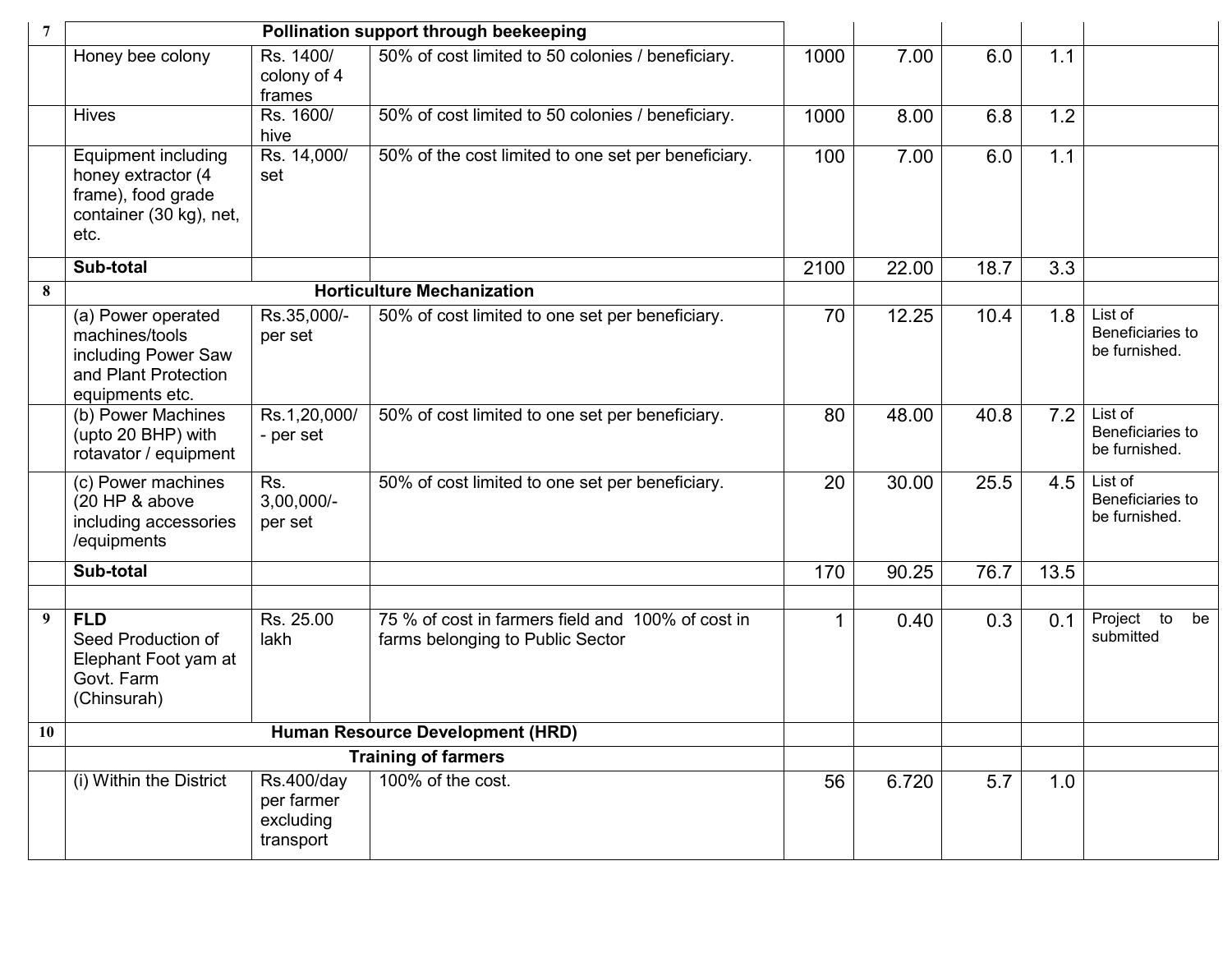|    | (ii) Within the State                                                                               | Rs. 750/day<br>per farmer<br>excluding<br>transport                     | 100% of the cost.                                             | $\overline{2}$ | 0.75  | 0.6  | 0.1 |                                                                                                                                                 |
|----|-----------------------------------------------------------------------------------------------------|-------------------------------------------------------------------------|---------------------------------------------------------------|----------------|-------|------|-----|-------------------------------------------------------------------------------------------------------------------------------------------------|
|    |                                                                                                     |                                                                         | <b>Exposure visit of farmers</b>                              |                |       |      |     |                                                                                                                                                 |
|    | (i) Within the District                                                                             | Rs.250/day<br>per farmer<br>excluding<br>transport                      | 100% of the cost.                                             | 14             | 1.050 | 0.9  | 0.2 |                                                                                                                                                 |
|    | (ii) Within the State                                                                               | Rs. 300/day<br>per farmer<br>excluding<br>transport                     | 100% of the cost.                                             | 5              | 2.250 | 1.9  | 0.3 |                                                                                                                                                 |
|    | (iii) Outside the State                                                                             | Rs. 600/day<br>per farmer<br>excluding<br>transport                     | 100% of the cost.                                             | $\overline{2}$ | 3.60  | 3.1  | 0.5 |                                                                                                                                                 |
|    |                                                                                                     |                                                                         | Training / study tour of technical staff/ field functionaries |                |       |      |     |                                                                                                                                                 |
|    | (i) Within the State (2)<br>days)                                                                   | Rs.200/day<br>per<br>participant<br>plus TA/DA,<br>as<br>admissible     | 100% of the cost.                                             | $\overline{2}$ | 0.80  | 0.7  | 0.1 |                                                                                                                                                 |
|    | (ii) Study tour to<br>progressive States/<br>units (group of<br>minimum 5<br>participants) (4 days) | Rs.650.00/d<br>ay per<br>participant<br>plus TA/DA,<br>as<br>admissible | 100% of the cost.                                             | $\overline{2}$ | 2.60  | 2.2  | 0.4 |                                                                                                                                                 |
|    | (iii) Outside India                                                                                 | Rs. 5.00<br>lakh /<br>participant                                       | 100% of the cost on actual basis.                             | 3              | 15.00 | 12.8 | 2.3 |                                                                                                                                                 |
|    | Sub-total                                                                                           |                                                                         |                                                               | 87             | 33.17 | 28.2 | 5.0 |                                                                                                                                                 |
| 11 |                                                                                                     |                                                                         | <b>INTEGRATED POST HARVEST MANAGEMENT</b>                     |                |       |      |     |                                                                                                                                                 |
|    | Pack house / On<br>farm collection &<br>storage unit                                                | Rs. 3.00<br>Lakh/ per<br>unit with size<br>of 9Mx6M                     | 50% of the capital cost.                                      | 11             | 16.50 | 14.0 | 2.5 | Minutes of SLEC<br>meeting to be<br>submitted along<br>with details of<br>beneficiaries,<br>location, etc to<br>facilitate release<br>of funds. |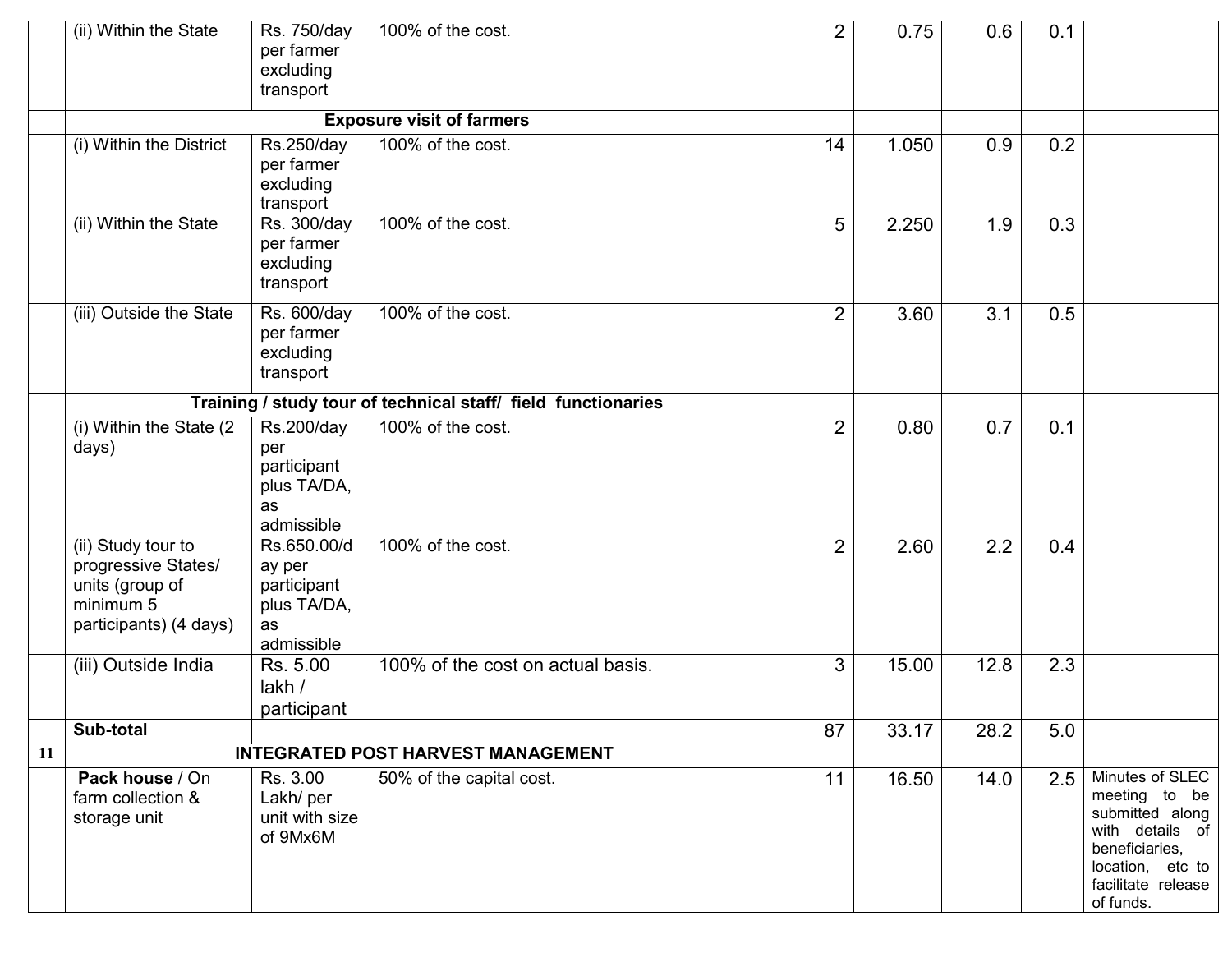|    | Cold storage units<br>(Construction/expansi<br>on/Modernization)<br>project in general<br>areas | Rs. 6000/MT<br>for 5000 MT<br>capacity          | Credit linked back-ended subsidy @ 40% of the<br>capital cost of project in general areas and 55% in<br>case of Hilly & Scheduled areas in respect of only<br>those units which adopt new technologies and<br>include insulation, humidity control and fin coil<br>cooling system with provision of multi chambers.<br>Technical parameters issued by the Department to<br>be adopted. | 10             | 1200.00 | 1020.0 | 180.<br>$\Omega$ | Project to<br>be<br>submitted                                                                                                                      |
|----|-------------------------------------------------------------------------------------------------|-------------------------------------------------|----------------------------------------------------------------------------------------------------------------------------------------------------------------------------------------------------------------------------------------------------------------------------------------------------------------------------------------------------------------------------------------|----------------|---------|--------|------------------|----------------------------------------------------------------------------------------------------------------------------------------------------|
|    | Refer vans/<br>containers<br>project in general<br>areas                                        | Rs. 24.00<br>lakh/ unit for<br>6 MT<br>capacity | Credit linked back-ended subsidy @40% of the cost<br>of project in General areas.                                                                                                                                                                                                                                                                                                      | $\overline{2}$ | 19.20   | 16.3   | 2.9              | Project<br>to<br>be<br>submitted                                                                                                                   |
|    | Primary/ Mobile /<br>Minimal processing<br>unit                                                 | Rs. 24.00<br>lakh/unit.                         | $-do-$                                                                                                                                                                                                                                                                                                                                                                                 |                | 9.60    | 8.2    | 1.4              | Project<br>to<br>be<br>submitted                                                                                                                   |
|    | Ripening chamber<br>project in general<br>areas                                                 | Rs. 6000/MT<br>for 5000 MT<br>capacity          | -do-                                                                                                                                                                                                                                                                                                                                                                                   |                | 120.00  | 102.0  | 18.0             | Project<br>to<br>be<br>submitted                                                                                                                   |
|    | Preservation unit (low<br>cost) new unit                                                        | Rs.2.00 lakh<br>/unit for new<br>unit.          | 50% of the total cost.                                                                                                                                                                                                                                                                                                                                                                 | 5              | 5.00    | 4.3    | 0.8              | Minutes of SLEC<br>meeting to<br>be<br>submitted along<br>with details of<br>beneficiaries,<br>location, etc to<br>facilitate release<br>of funds. |
|    | Pusa Zero energy<br>cool chamber (100<br>kg)                                                    | Rs. 4000 per<br>unit                            | 50% of the total cost.                                                                                                                                                                                                                                                                                                                                                                 | 9              | 0.18    | 0.2    | 0.0              | -do-                                                                                                                                               |
|    | Sub-total                                                                                       |                                                 |                                                                                                                                                                                                                                                                                                                                                                                        | 39             | 1370.48 | 1164.9 | 205.<br>6        |                                                                                                                                                    |
| 12 |                                                                                                 |                                                 | ESTABLISHMENT OF MARKETING INFRASTRUCTURE FOR HORTICULTURAL<br><b>PRODUCE</b>                                                                                                                                                                                                                                                                                                          |                |         |        |                  |                                                                                                                                                    |
|    | Retail Markets/ outlets  <br>(environmentally<br>controlled)<br>project in general<br>areas     | Rs. 10.00<br>lakh /unit                         | Credit linked back-ended subsidy @ 40% of the<br>capital cost of project in general areas and 55% in<br>case of Hilly & Scheduled areas for individual<br>entrepreneurs.                                                                                                                                                                                                               | 5              | 20.00   | 17.0   | 3.0              | Project<br>to<br>be<br>submitted                                                                                                                   |
|    | <b>Static/Mobile Vending</b><br>Cart/ platform with<br>cool chamber.                            | Rs. 30,000/<br>unit                             | 50% of total cost.                                                                                                                                                                                                                                                                                                                                                                     | 25             | 3.75    | 3.2    | 0.6              | Minutes of SLEC<br>meeting to be<br>submitted along<br>with details of<br>beneficiaries,<br>location, etc to                                       |